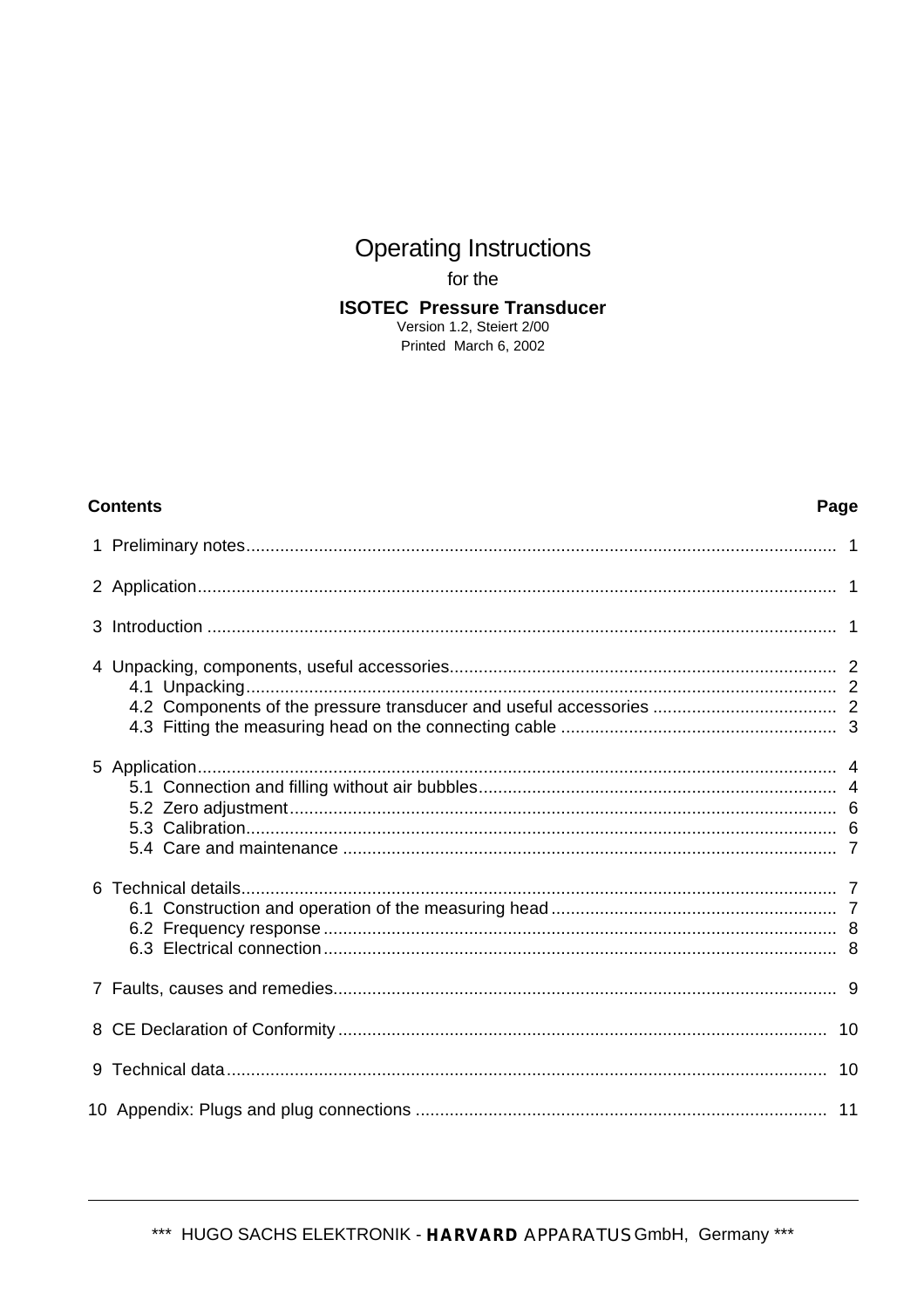Fehler! Unbekanntes Schalterargument. **Preliminary notes**

SUPPLIER: HUGO SACHS ELEKTRONIK - **HARVARD** APPARATUS GmbH, Gruenstrasse 1, D-79232 March-Hugstetten, Germany **Phone:** 07665-9200-0 **Fax:** 07665-9200-90 **eMail:** HSEMain@aol.com

MANUFACTURER: Pressure transducer head: Healthdyne, Irvine, USA Connecting cable with plug adapter: HSE

COPYRIGHT: This product and the corresponding documentation are protected by copyright. All rights reserved. This document must not be copied, photocopied, reproduced or translated, as a whole or in parts, without prior written agreement by HUGO SACHS ELEKTRONIK - **HARVARD** APPARATUS GmbH, D-79232 March-Hugstetten, Germany.

Fehler! Unbekanntes Schalterargument. **Application**

The ISOTEC pressure transducer marketed by HSE is intended for use in experimental laboratories for pressure measurement in the range of arterial blood pressure (-50 to +300 mm Hg). It is not suitable for clinical use on humans.

### Fehler! Unbekanntes Schalterargument. **Introduction**

The ISOTEC pressure transducer serves for measuring arterial blood pressure. The pressure range is between -50 and 300 mm Hg. It is originally manufactured as a disposable item in the clinical field. The reason for being disposable is due not to technical reasons but for reasons of hygiene and safety. The construction of the transducer permits its use over long periods without failure provided no sterilisation is required. If the measuring head is used and maintained with due care it has really an unlimited life.

For use in the experimental apparatus for isolated organs it represents a low-priced and robust alternative to conventional pressure transducers. If the transducer should at any time become damaged, e.g. through overloading of the measuring system, then another price advantage comes into play: you replace the low-cost measuring head and continue to use to expensive connecting cable with adapter. You can make the replacement yourself without requiring any special calibration procedure. The measuring heads are manufacturer using an automatic laser calibration procedure and are adjusted accurately to the standard sensitivity for arterial blood pressure transducers (5 ìV/V/mmHg).

Compared with other disposable transducers available on the market the ISOTEC pressure transducer offers an important advantage: it is equipped with a clear dome which can readily be filled without air bubbles and can be checked in this respect. A further advantage of the ISOTEC transducer is that it incorporates a rigid measuring system. The volume displacement is very small, only  $0.04 \text{ mm}^3/100$ mm Hg. This makes it possible to produce accurate traces of steep pressure signals even with thin catheters.

**Fig. 1**: ISOTEC pressure transducer with connection adapter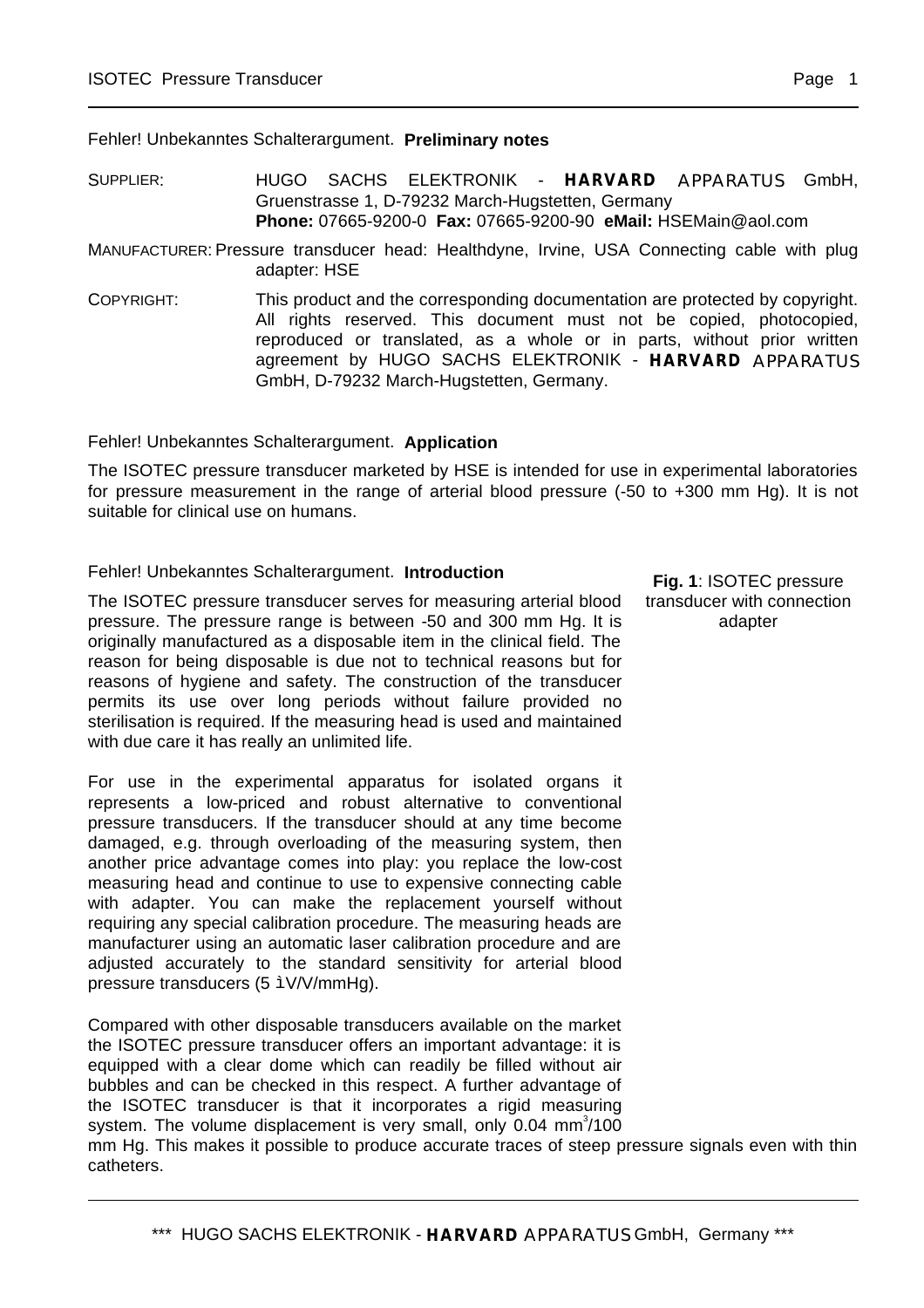Fehler! Unbekanntes Schalterargument. **Unpacking, components, useful accessories**

Fehler! Unbekanntes Schalterargument.**.**Fehler! Unbekanntes Schalterargument. **Unpacking**

Open the packing carefully and make sure that nothing drops to the floor, especially not the transducer head; this could break off one of the thin the delivery note. If anything is missing, search first through the packing material before you complain to the supplier. Small parts can easily be overlooked in the voluminous packing material.

#### Fehler! Unbekanntes Schalterargument.**.**Fehler! Unbekanntes Schalterargument. **Components of the pressure transducer and useful accessories**

The complete ISOTEC pressure transducer consists of the transducer head with dome, and the connecting cable with the adapter and a plug suitable for the electromanometer or bridge amplifier which you are using.

The connecting components supplied by the transducer manufacturer (plastic 3-way and shut-off stopcocks) are not very strong and cannot be re-used many times. Metal stopcocks are better for continuous use. We recommend metal stopcocks with locking thread (Fig. 2, Shut-off stopcock 9500 and 3-way stopcock 9560 R).

WARNING, important note: use only stopcocks with locking thread at the female Luer connection! (Fig. 2). Stopcocks with sharp-edged locking flanges are unsuitable. When tightening the locking device the sharp edges immediately damage the plastic nut on the dome which can not be replaced.

For correct pressure measurement it is necessary that the pressure transducer is always mounted at a clearly defined position. For this reason all apparatus produced by HSE are provided with suitable holders. When the pressure transducer is supplied together with the apparatus the holder is already mounted in the position suitable for the transducer ordered. If no transducer is supplied with the equipment these holders are intended for an ISOTEC pressure transducer unless otherwise specified in the order.

#### **Fig. 3**: Stand with mounted ISOTEC pressure transducer

connecting tubes. Check the parts actually received against the details on

**Fig. 2**: Recommended metal stopcock, on the right the bores of the stopcock plug

When using the ISOTEC pressure transducer separate from an apparatus it is recommended to use the stand as shown in Fig. 3. A vertical rod is screwed into a stable triangular cast iron foot and a spherical joint with height adjustment is mounted on the rod. The moving part of the spherical joint carries suitable clamps for the ISOTEC transducer. A pressure transducer mounted in this way can be tilted in all directions and is located in a defined and stable position after all clamping screws

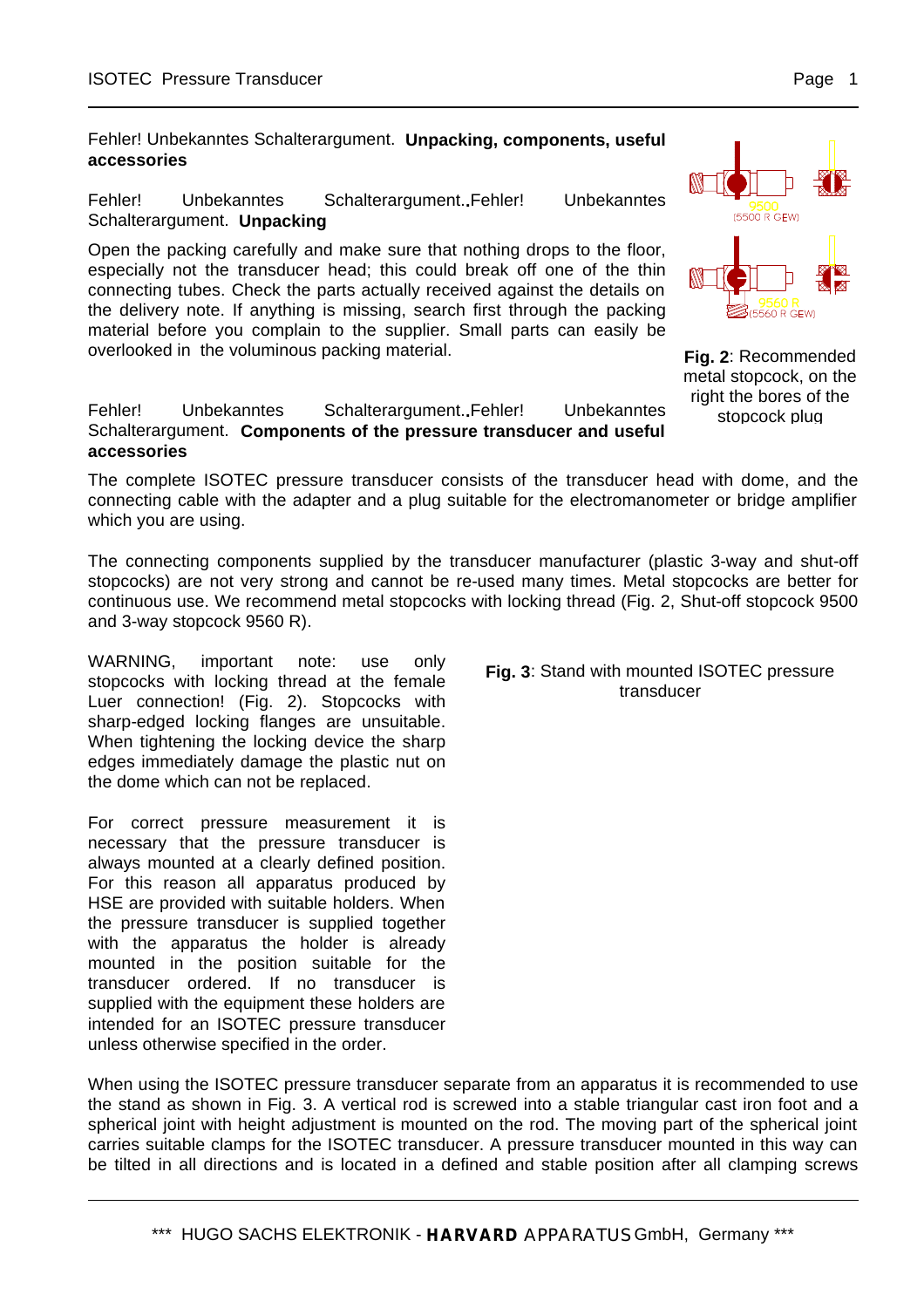have been tightened.

Fehler! Unbekanntes Schalterargument.**.**Fehler! Unbekanntes Schalterargument. **Fitting the measuring head on the connecting cable**

**N O T E:** place the measuring head carefully on the plug adapter; do not bend the contact pins!

The ISOTEC transducer is normally supplied already mounted in position and ready for use. The measuring head is fitted on the adapter with cable and a plug suitable for your electromanometer or bridge amplifier. If in your particular case the head has not yet been fitted you can readily do this yourself.

In addition to the ISOTEC measuring head you require a connecting cable with adapter and a countersunk screw M3x10 (DIN 965) as well as a suitable Phillips head screwdriver Size 1.

Before you place the measuring head on the adapter, check the four thin gold-plated pin contacts inside the measuring head case. These must not be bent and must project inwards straight and parallel to the inner wall. If this is not the case, you should carefully try to straighten the bent contact pins, using strong forceps for example. If you are unable to do this, or if a pin breaks off during this operation, then the measuring head is damaged and can no longer be used. The necessary 4-pole electrical connection to this measuring head is then no longer possible. You can discard the measuring head and have to purchase a new one.

After you have fitted the measuring head successfully to the adapter you must carefully screw in the security screw (countersunk screw M3x10) into the angular opening at the side of the measuring head case which secures the head against slipping out.

**WARNING**: do not fit the screw at an angle as this damages the thread!





**N O T E:** the original ISOTEC cable supplied previously (no longer available) does not have the security screw. The adapters of those cables were fitted with a locking clip.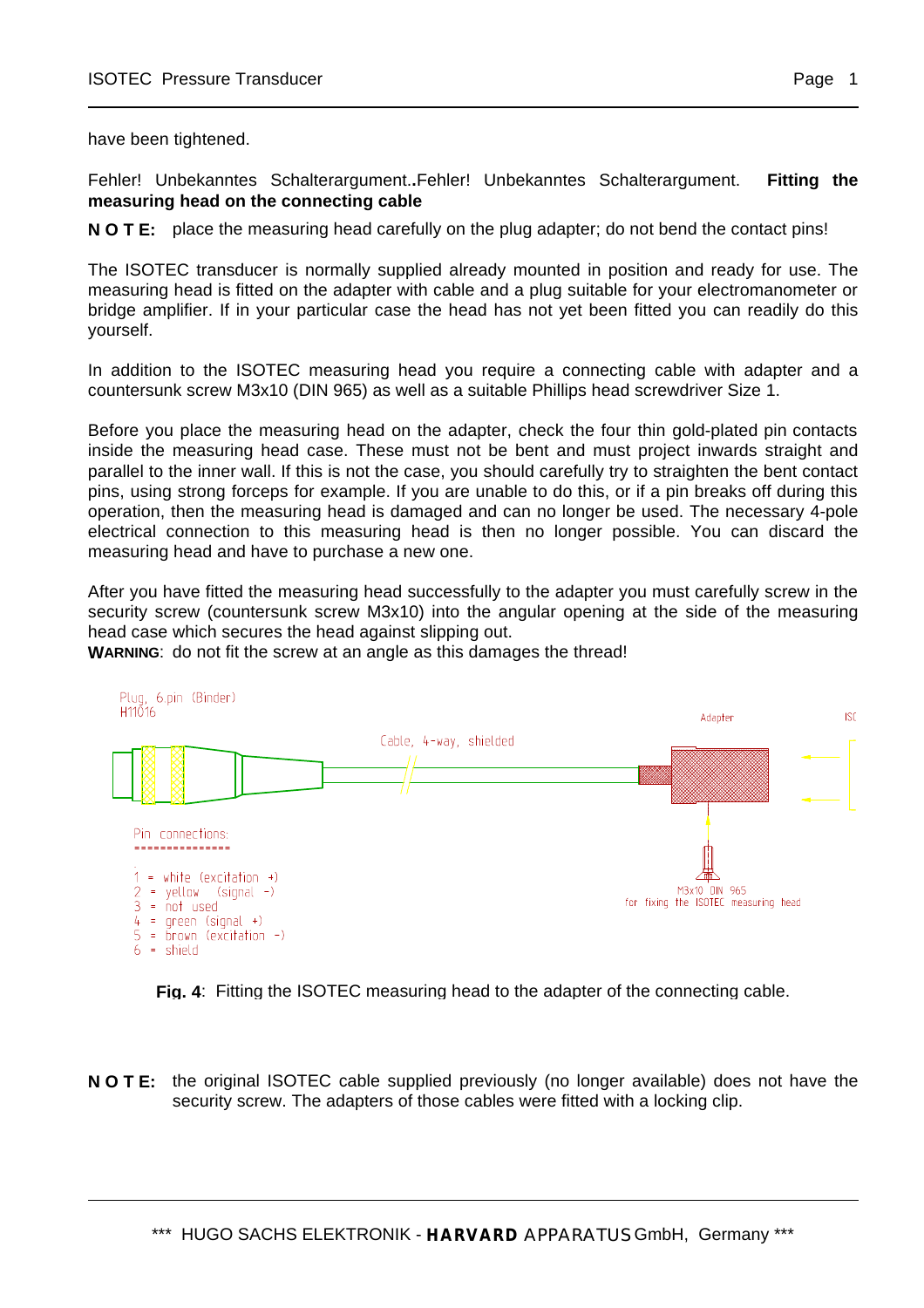Fehler! Unbekanntes Schalterargument.**.**Fehler! Unbekanntes Schalterargument. **Connection and filling without air bubbles**

The **electrical** connection is made through the connecting cable using a plug suitable for your amplifier. If you do not use an HSE bridge amplifier, check that the bridge supply voltage is within the permitted range (5 - 10 Volt, d.c. or a.c. up to about 5 kHz).

The **connection of the dome** is made via two small stopcocks through catheter tubing **(Fig. 5)**. You are strongly advised to use the metal stopcocks recommended **(Fig. 2)**. Metal stopcocks with sharp-edged locking flanges must on no account be used as they are completely unsuitable. When tightening up the locking device the sharp edges immediately damage the thread of the plastic nut on the dome which can not be replaced.

If you connect up the dome as shown in Fig. 5, the side connection of the 3-way stopcock is free and available for washing. Both the dome and the catheter can when necessary be washed through using a syringe placed at this point.



**Fig. 5**: Connection to the dome

**WARNING**: before washing the dome with a syringe the **shut-off** stopcock at the other dome connection must be **opened!**

Polyethylene tubing (PE) is suitable for use as catheter tubing. The selection of the correct tubing material and its dimensions are particularly important when recording **"fast"** pressure signals. For undistorted transmission from the pressure source to the dome you should use a catheter which is as short and as stiff as possible. Polyethylene catheters (1 mm i.d., 2 mm o.d.) are suitable.

The catheter should be secured in position and should not be left hanging or resting on the bench so that it can move freely. In case of rythmic signals (arterial blood pressure) the catheter or parts of it may start to oscillate, causing distortion in the pressure trace. The catheter must also be protected against shock and vibrations. These, or any movement of the catheter, lead to disturbing artifacts in the measured pressure trace.



**Fig. 6**: Plug positions of the 3-way stopcock and the bores in the stopcock plug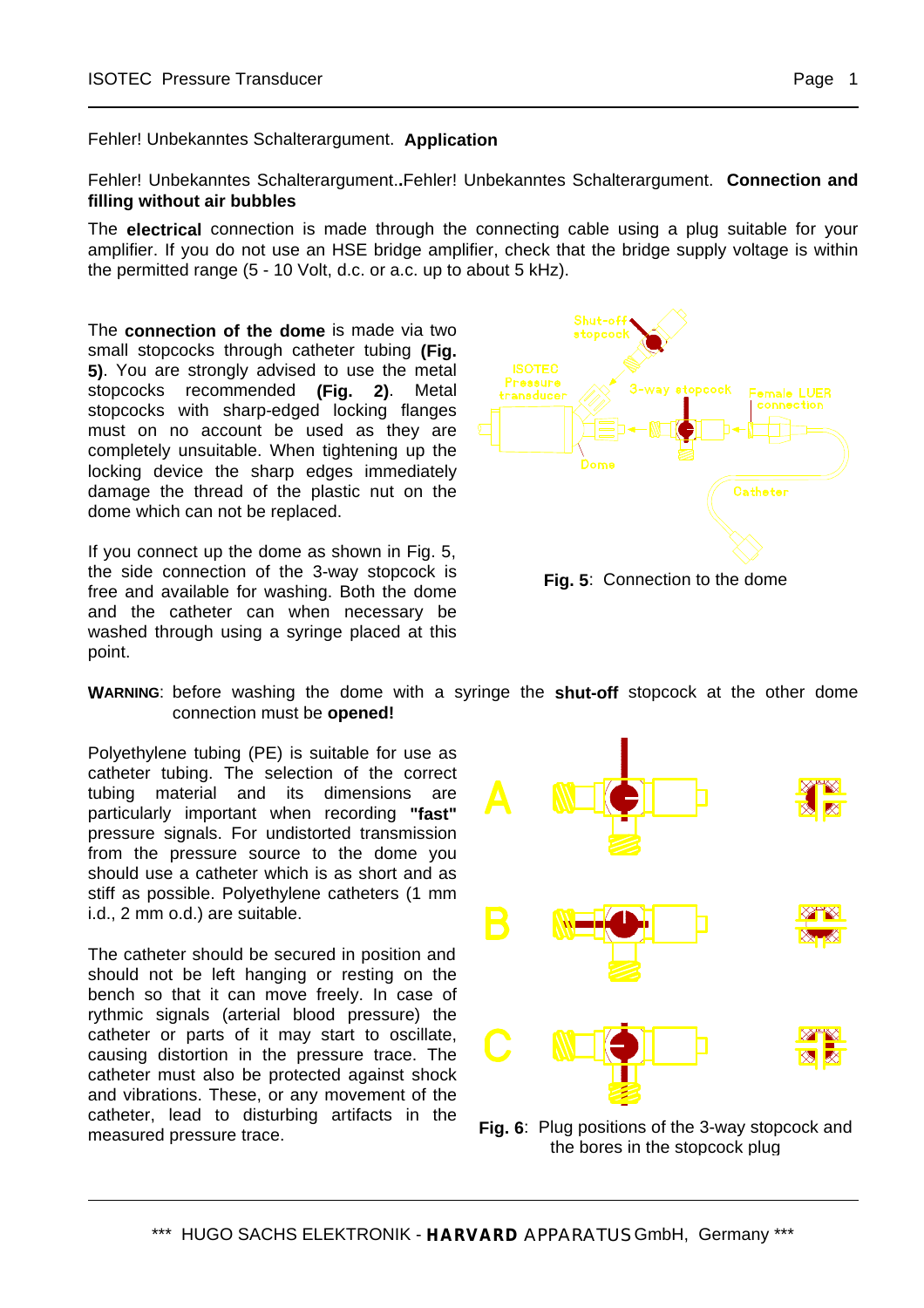Important for an exact reproduction of **"fast"** pressure signals is not only the correct choice of the connecting parts (see above) but also that the entire transmission system is fitted free from air bubbles. A critical point is the invisible **"dead"** bore inside the stopcock plugs (see Fig. 6). Even with optimum choice of catheter, a minute air bubble which may e.g. be hidden and invisible in the plug of the 3-way cock, can make it impossible to evaluate steep pressure rises. The pressure trace is generally rounded and sudden pressure changes produce oscillations in the pressure trace.

There are different ways of filling the entire system so that it is free from air bubbles. When the pressure transducer is used in an experimental setup it is generally filled with perfusion solution. In this case it is possible to use the solution under pressure directly for filling by suitably setting the two stopcocks. Where this is not possible, filling takes place using a syringe placed against the side arm of the 3-way stopcock.

**N O T E:** when using the perfusion solution for filling you should remember that this solution is a good substrate for the growth of algae, especially when the apparatus is located in bright light. The perfusion solution should be washed out with distilled water not later than the end of the experiment. If you do not take this precaution you will sooner or later find dark deposits in the dome which can no longer be removed by washing.

Observe the filling sequence suggested below. By proceeding as indicated you will ensure that the **"dead"** bores of the 3-way stopcock plug are also free from air bubbles.

## **Filling the system using perfusate under pressure:**

- Remove the ISOTEC from the holder and hold it in the hand; the free branch of the 3-way stopcock should point upwards.
- Set the 3-way stopcock so that the catheter is filled with perfusate (Fig. 6 A) which escapes at the side arm of the 3-way stopcock.
- Set the 3-way stopcock so that the catheter is connected to the dome (Fig. 6 B).
- Rotate the pressure transducer so that the side arm of the dome with the shut-off cock points vertically upwards.
- Open the shut-off cock. The dome should now fill from the bottom upwards without air bubbles being trapped.
- Close the shut-off cock when all bubbles have been washed out. If small bubbles remain attached inside the dome you should continue washing while at the same time tapping the transducer. Do not use a very hard object (pencil, ball pen, handle of small screwdriver or similar). Do not make any scratches on the dome!

### **Filling the system with a syringe:**

**WARNING**: avoid excess pressure when filling the dome with the syringe! **Open the shut-off stopcock before operating the syringe!**

You require a filled syringe with Luer taper. Syringe size: 10 to 20 ml. Check that the syringe is compatible with this liquid.

For filling it is necessary that the catheter tubing connected to the 3-way stopcock is open at the other end and that any liquid escaping here can flow out freely without producing any appreciable back-pressure.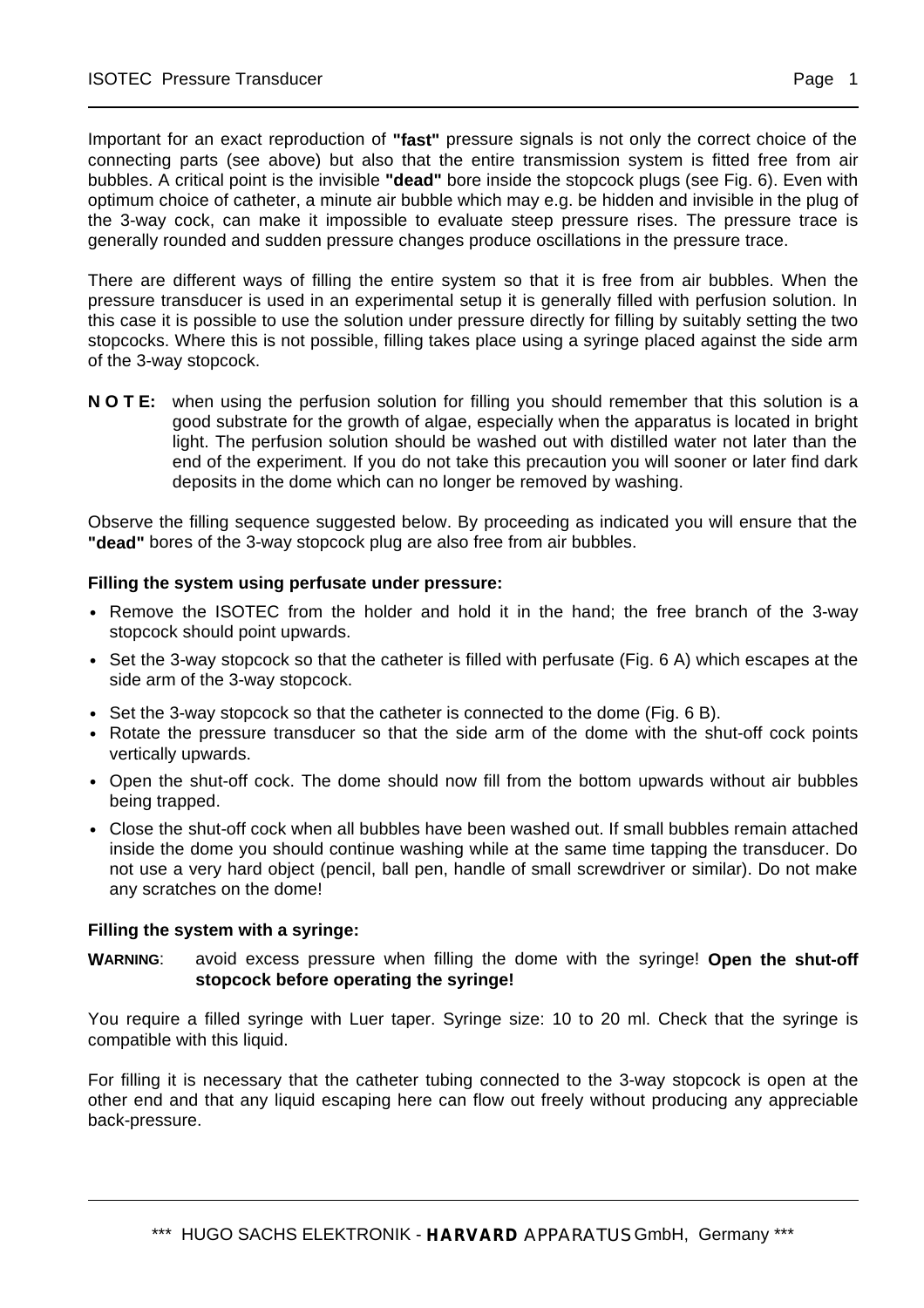- Remove the ISOTEC from its holder and hold it in the hand.
- Open the shut-off stopcock!
- Place the filled syringe on the open side arm of the 3-way stopcock and set the stopcock so that the syringe is connected to the catheter (Fig. 6 A).
- Slowly fill stopcock and catheter with the syringe.
- **IMPORTANT:** check before the next step that the shut-off cock is open!
- Rotate the pressure transducer so that the side arm of the dome with the shut-off cock points vertically upwards.
- Turn the 3-way stopcock so that the dome can be filled with the syringe (Fig. 6 C).
- Now slowly fill the dome.
- Close the shut-off stopcock only when all bubbles have been washed out. If any bubbles remain attached inside the dome you should continue washing while at the same time tapping the transducer. Do not use a very hard object (pencil, ball pen, handle of small screwdriver or similar). Do not make any scratches on the dome!
- Set the 3-way stopcock to the measurement position (Fig. 6 B).

### Fehler! Unbekanntes Schalterargument.**.**Fehler! Unbekanntes Schalterargument. **Zero adjustment**

Zero adjustment (on the bridge amplifier used) corrects inaccuracies in the transducer system when the pressure equals zero. Measurement errors caused by unsuitably positioned pressure transducers should not be corrected by zero adjustment. You should therefore ensure that the pressure transducer is always mounted at the correct height. The measurement point and the pressure transducer should be at the same level. A low transducer position increases the measurement, a high position reduces it.

The zero should be adjusted before each measurement and should where appropriate be repeated during longer measurements.

Move the 3-way stopcock so that the dome is connected with the open branch of the 3-way stopcock (Fig. 6 C). This ensures pressure equilibration with the surrounding atmosphere. There is no load on the measurement diaphragm. Now check the pressure indication on your measuring instrument or recorder and readjust the appropriate control (null, zero, zero adjustment, bridge balance, etc.) if required. Note the information in the Operating Instructions for the instrument.

This completes the zero adjustment. Return the 3-way stopcock to its previous position (Fig. 6 B).

Note that the pressure transducer must be in the measurement position during zero adjustment.

### Fehler! Unbekanntes Schalterargument.**.**Fehler! Unbekanntes Schalterargument. **Calibration**

ISOTEC pressure transducers are factory calibrated during manufacture according to the details in the technical data. During calibration in use the sensitivity of the entire measurement system (pressure transducer, bridge amplifier, pressure indicator, recorder) is adjusted. This is essential in order to produce accurate results which can be evaluated. Calibration is also important to identify possible instrument faults.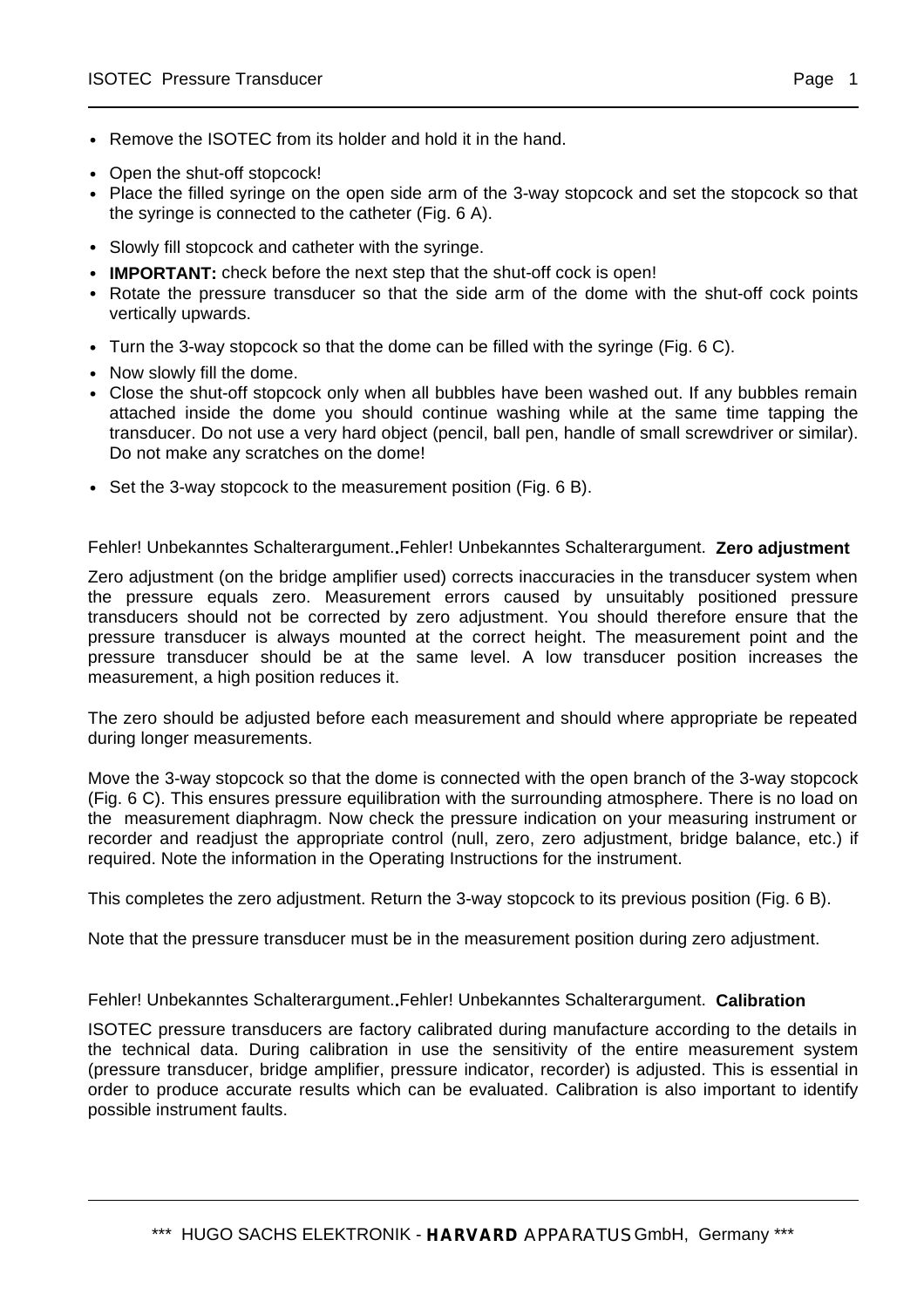For calibration you require a pressure standard with an adjustment range from 0 to about 100 - 300 mm Hg. Particularly suitable instruments available from HSE are the well-established calibration units KAL 84 H (0 - 199.9 mm Hg), KAL 84 SH (0 - 300.0 mm Hg) or the Gauer pressure calibrator Type 367 (0 - 300 mm Hg and 0 - 30 cm H<sub>2</sub>0).

For calibration the calibration pressure generated by the calibrator is applied to the pressure transducer instead of the measured pressure. The pressure output of the calibrator is connected to the free end of the shut-off stopcock. First carry out a zero adjustment and then apply a defined pressure, e.g. 100 mm Hg. Then check the resulting deflection on the pressure indication or on the recorder, and where necessary make the appropriate corrections in the gain. Proceed as described in the instrument operating instructions.

After calibration has been completed, check that the transmission system is still free from air bubbles. If there is any doubt, wash the system through again in order to remove any air which may have entered the system.

## Fehler! Unbekanntes Schalterargument.**.**Fehler! Unbekanntes Schalterargument. **Care and maintenance**

Since the dome of the ISOTEC pressure transducer is permanently connected to the measuring head and cannot be replaced it is necessary to pay special attention to its care.

- Wash dome and stopcocks regularly with distilled water after each experiment.
- Any blood which has entered the dome must be washed out immediately if at all possible. Do not wait until it has deposited on the walls. If required use a mild detergent for washing or a solution with a laboratory cleaner, e.g. RBS 35 or MUCASOL.
- External dirt on the pressure transducer and on the connecting cable should be wiped off e.g. with a cloth moistened with cleaning solution (see above), a gauze pack or similar.
- Ensure that no liquid finds its way into the transducer case.
- The transparent dome should not be rubbed dry as this would cause scratches.
- **IMPORTANT:** never immerse the pressure transducer in a liquid!

Fehler! Unbekanntes Schalterargument. **Technical details**

Fehler! Unbekanntes Schalterargument.**.**Fehler! Unbekanntes Schalterargument. **Construction and** 

### **operation of the measuring head**

The ISOTEC transducer has a piezo-resistive sensor system. This is based on an etched silicon diaphragm in which a Wheatstone bridge circuit has been formed by diffusion. The silicon chip also carries various resistors required for correcting the linearity and the temperature drift. The sensor is calibrated by a laser during manufacture to conform to the specified data.

The actual sensor is located underneath the white surface in the dome. The electrical connections take the form of thin pins which project downwards into the inside of the transducer. The electrical insulation between sensor diaphragm and liquid in the dome is ensured by a highly insulating thin plastic foil. The space between plastic foil and sensor diaphragm is filled with Silicone paste. This ensures delay-free pressure transfer to the diaphragm, resulting in the good dynamic characteristics of the transducer.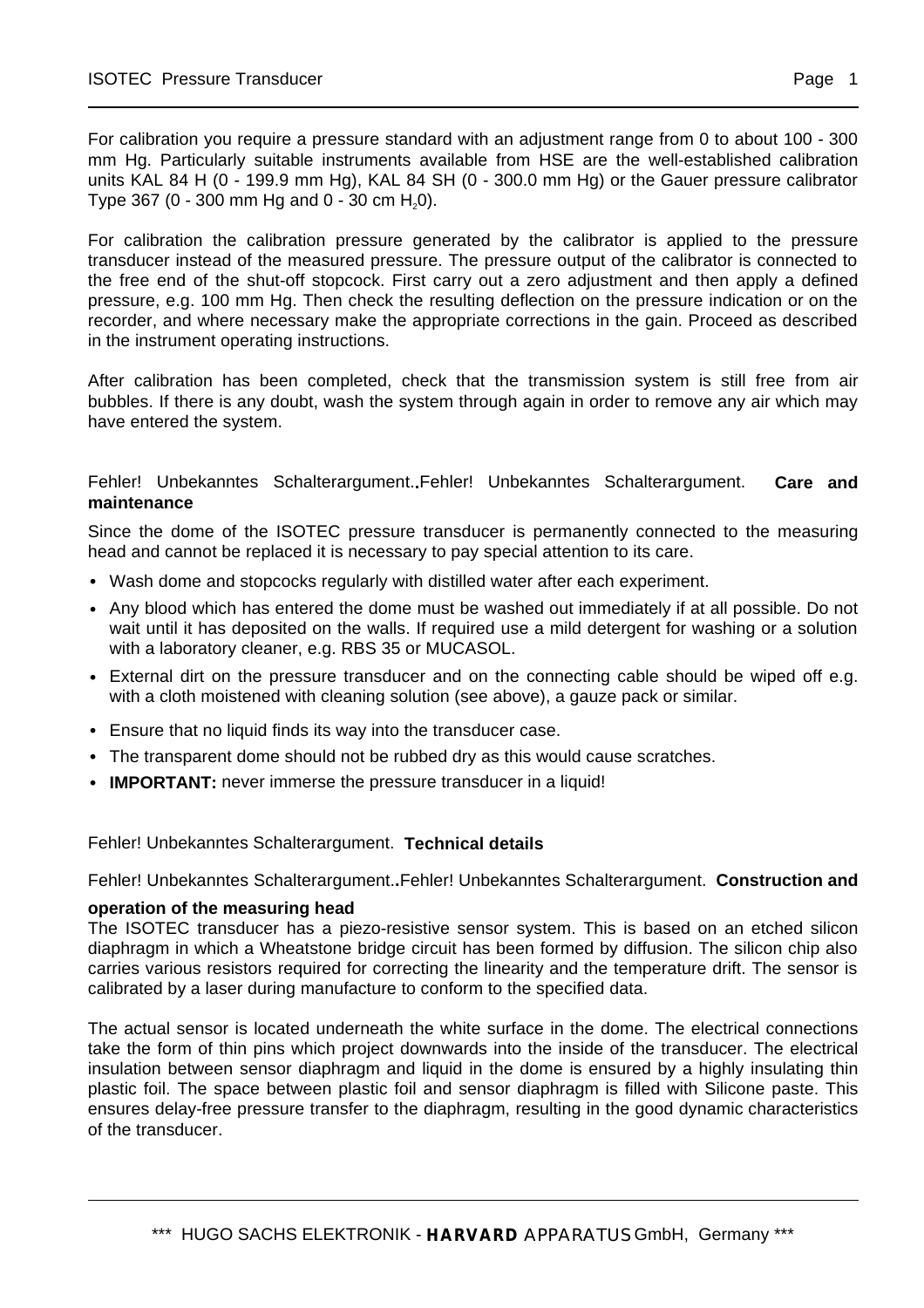Fehler! Unbekanntes Schalterargument.**.**Fehler! Unbekanntes Schalterargument. **Frequency response**

Fig. 7 shows the frequency response of the ISOTEC pressure transducer. The measurements were made with a polyethylene tubing catheter, internal dia. 0.9 mm, external dia. 2 mm, length 60 cm. The stopcocks used are as shown in Fig. 5. Special care was taken during the measurement to avoid any bubbles remaining in the system. The graph shows that frequencies in the pressure signal between 0 and about 10 Hz are evaluated without any large amplitude errors. The graph then rises sharply, reaches a peak at 23 Hz, and falls off rapidly. Frequency components above 50 Hz are effectively lost.



Fehler! Unbekanntes Schalterargument.**.**Fehler! Unbekanntes Schalterargument. **Electrical connection**

**Fig. 7**: Frequency response of the ISOTEC pressure transducer with tubing catheter.



**Fig. 8**: Electrical connection of the ISOTEC pressure transducer. A different plug can be fitted to special order.

Fig. 8 shows the connection diagram of the ISOTEC pressure transducer. The measuring head with dome and sensor element is plugged on to the adapter via four plug pins. Soldered to the other end of the cable (approx. 3.5 m long, screened) is the plug suitable for your bridge amplifier. This is a 6-pin Binder round miniature plug if a different plug is not specified. The Appendix summarises a whole range of different plugs and the corresponding pin connections for bridge amplifiers of different manufacturers. If necessary you can yourself solder on the plug suitable for your bridge amplifier or have a plug fitted by a technician.

**WARNING**: **do not interchange** the connections for **excitation and signal output!** If the connections are interchanged the pressure transducer does operate but no longer conforms necessarily to the technical data. In particular the sensitivity and the temperature stability of zero and gain are worse than the values shown under Technical Data.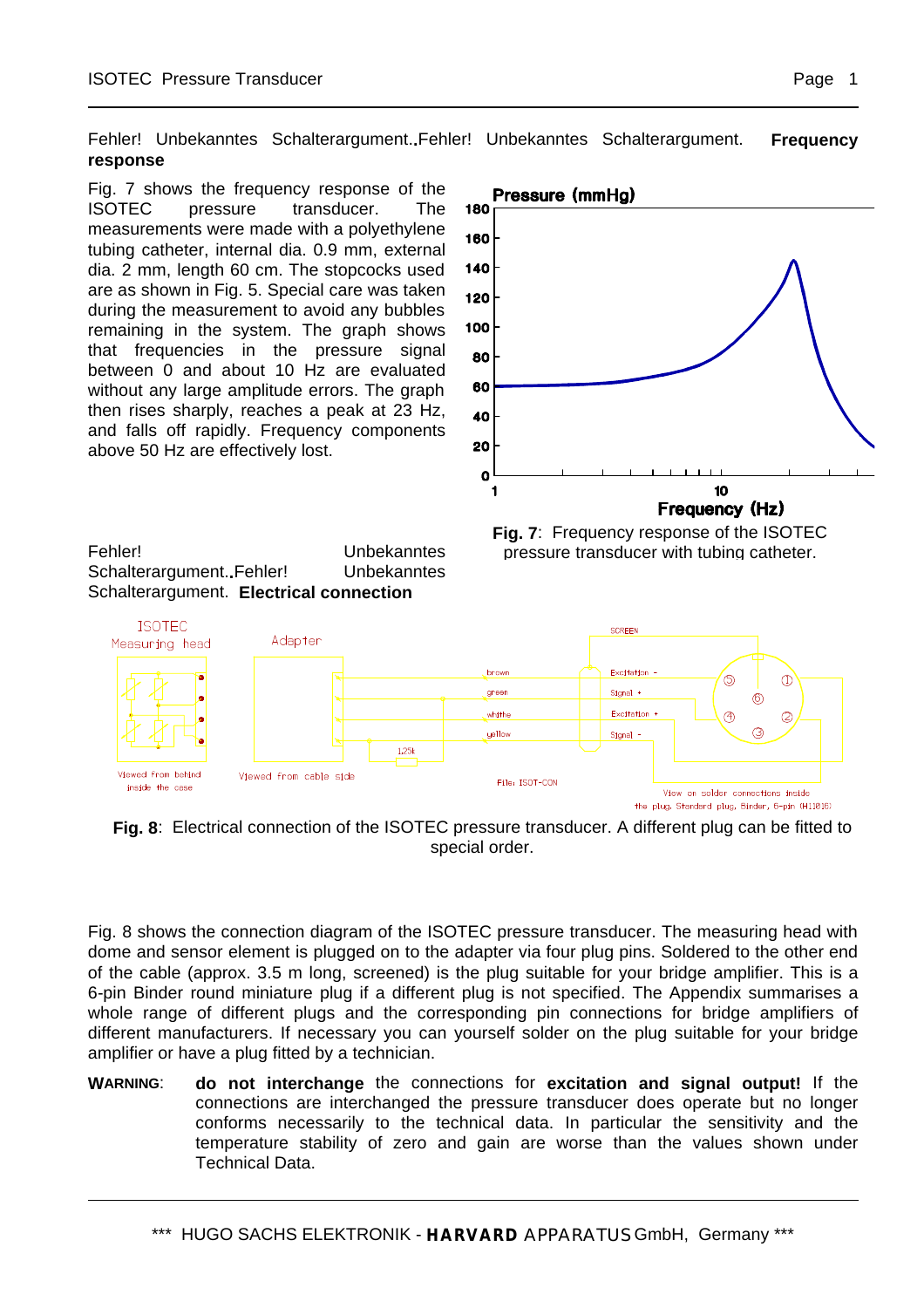The exact values of the four resistances of the sensor element in the pressure measurement head are not fully specified; the technical data do however give approximate values.

**N O T E** on polarity; if the deflection on the bridge amplifier is in the wrong direction after the plug has been replaced, you must interchange either the two connections for the excitation (+ and -) or the two connections for the signal (+ and -).

Fehler! Unbekanntes Schalterargument. **Faults, causes and remedies**

## **Fault**

When used for the first time the amplifier can not be zeroed:

The zero error is very large and can not be fully compensated:

The zero is not stable. Stability is poor and does not agree with the technical data:

The signal trace is not steady and "wanders":

The signal trace is rounded; expected "fast" pressure rises and drops are flattened:

The pressure trace shows unexpected "overshoots" on sudden pressure changes:

## **Causes, remedy**

- Possibly wrong pin connections, check against the bridge amplifier used.
	- Plug connections of measuring head faulty, perhaps connecting pins bent.
- There is a pressure in the dome due to stopcocks being closed. Open at least one stopcock so that there is atmospheric pressure inside the dome.
- The transducer head is subject to large temperature fluctuations, e.g. light from an incandescent bulb or direct sunlight or a cold draught or ....
- There may be moisture in the plug connection of the transducer head, e.g. from washing or cleaning. As a remedy the head should be taken off the adapter and all parts dried carefully. WARNING: do not bend the connecting pins in the transducer head!
- The transducer head or the pressure diaphragm has been damaged through washing with an unsuitable liquid.
	- If the fault appears after fitting a different plug there is a suspicion that the connections for excitation and signal have been interchanged.
	- There are movement artifacts on the catheter. As a remedy, secure the catheter in a fixed position.
- The transmission system (catheter, stopcocks, dome) is not free from air bubbles.
- The catheter tubing is not suitable (material too soft, lumen too large, lumen too small, too long).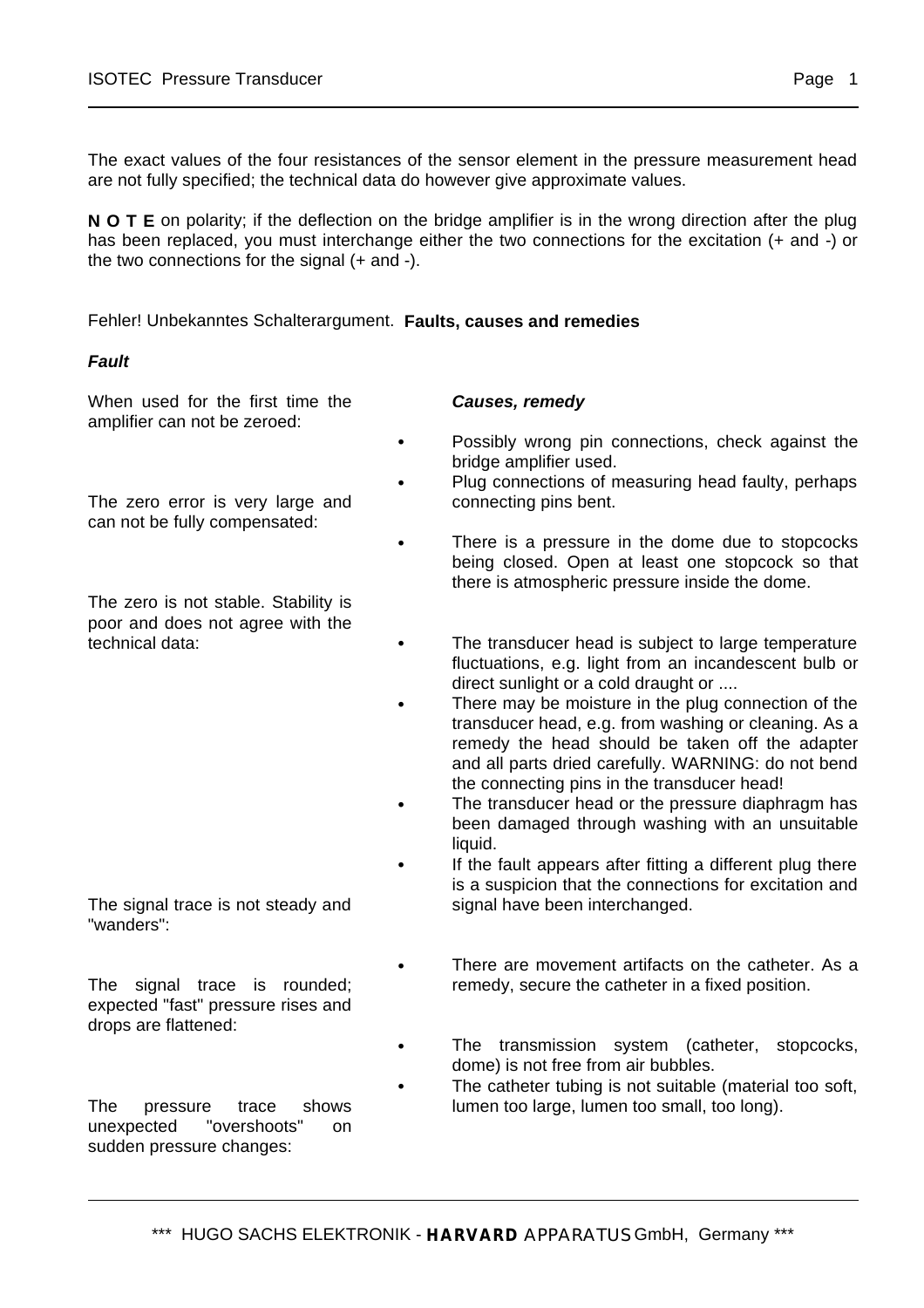|                           | V/V/mmHg<br>Accuracy: better than $\pm 1.5\%$ of reading or $\pm 1$ mm Hg (whichever is<br>larger), as total overall error covering the individual errors in<br>linearity, hysteresis, reproducibility and sensitivity |
|---------------------------|------------------------------------------------------------------------------------------------------------------------------------------------------------------------------------------------------------------------|
|                           | Bridge supply voltage: 5 - 10 V d.c. or a.c. (up to 5 kHz) max.<br>Zero error: $\pm 30$ mm Hg max.                                                                                                                     |
| Temperature coefficients: |                                                                                                                                                                                                                        |

Zero: ±0.25 mm Hg/°C max. Sensitivity: ±0.08%/°C max. Zero drift: ±1 mm Hg/8h max.

Operating temperature: 10 to 40°C

Storage temperature: -25 to +70°C Volume displacement: < 0.04 mm3/100 mm Hg Input resistance: > 500 Ohm Output resistance: < 900 Ohm Leakage current: < 10 ìA a.c. at 115 V 60 Hz